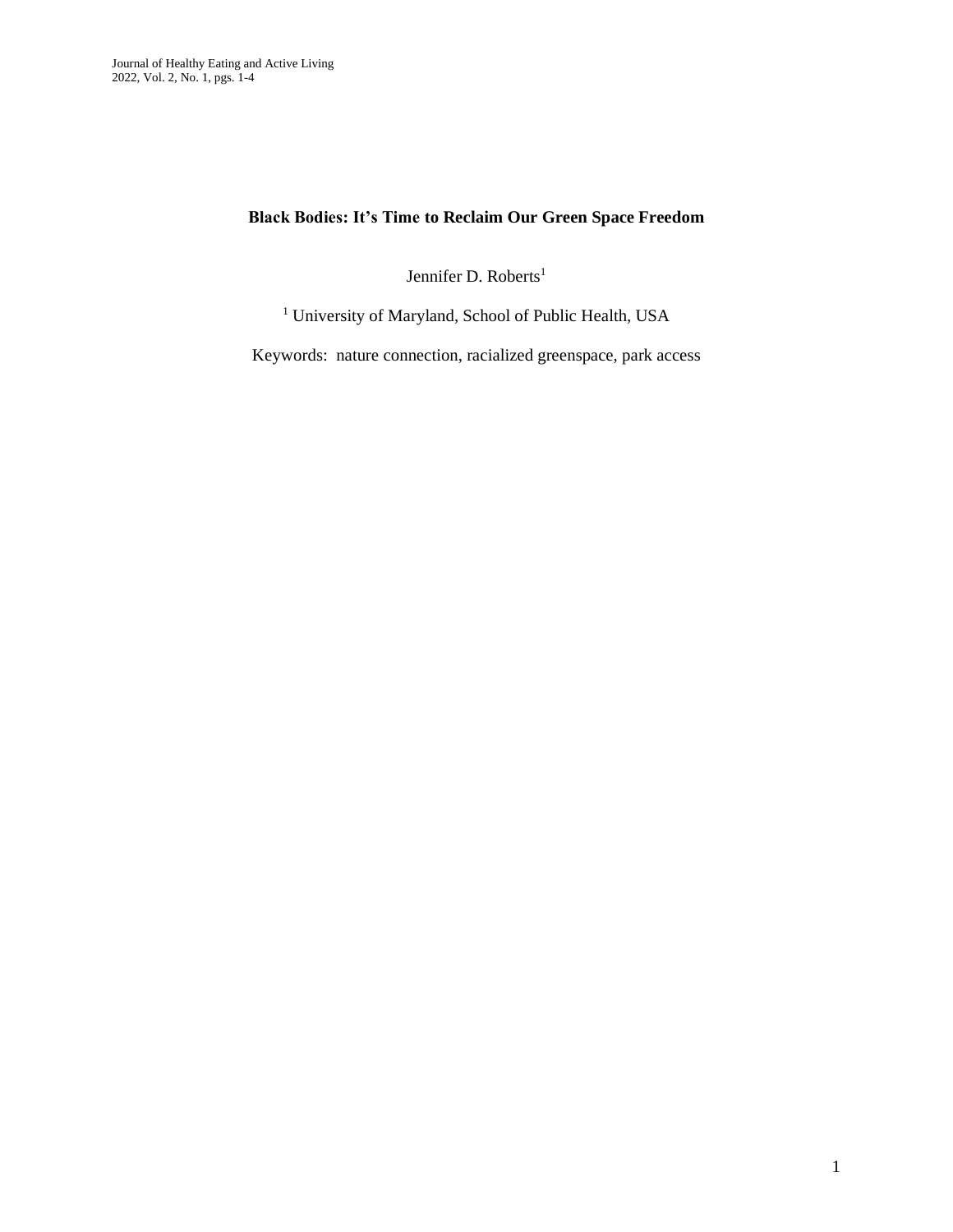I just recently moved to a historic neighborhood in Baltimore where the tree canopies swaddle, the smell of grass soothes, and the sound of birds greet me on my morning walks. As a Black woman, I do not take these nature pleasures for granted because just six miles away disparities in green space access and quality fall sharply on a blackwhite divide. In Southwest Baltimore where the percentage of Black residents is over 74%, barely 15% of the land is covered by green space, a sharp distinction from other majority White neighborhoods, like Roland Park or Mount Washington, that have more than four times as much green space (BCHD, 2017). With this nature gap reality for so many Black Baltimoreans and throughout the country, it is easy to forget that nature is intrinsically a part of our being.

Although Black bodies were pilfered from Africa through the Atlantic slave trade as commodity, it is important to understand that these were human beings taken from a land where they had intimate relationships with nature as hunter-gatherers, farmers, cattle herders, and just as men and women who respected and honored nature as life-giving. These Black bodies, who were forced into the chattel slave system, needed to develop and enact a new nature pact within America, a far-off land that represented betrayal, brutality, exploitation, and subjugation. Nature learnings were gained from this unfamiliar land and, when combined with the wisdom carried over from Africa, bondpeople garnered a knowledge of the wilderness that was detailed, practical and gave them a sense of freedom and identity. For example, bondwomen found comfort and delight in nature by using environmental elements to dye their paltry clothes with roots, tree bark, and plant leaves (Fabien, 2014). This brought color and life to their otherwise shabby garb for church, a mandatory event for bondpeople on many plantations during the antebellum era. For many enslaved men and women, nature was a place of escape or refuge from the realities of their lives. And like Nat Turner, an enslaved preacher who led a four-day rebellion in Southampton County, Virginia, bondpeople were sometimes successful in running away and forming maroon societies. American maroon communities, ranging from ten to more than one hundred members, maintained an intimate understanding of nature for the purpose of food, shelter and hiding and with this knowledge they lived together deep in the woods or swamps for many years and even generations (Diouf, 2014).

After the American Civil War and the emancipation of bondpeople, sharecropping became one of the most effective farming choices due to the fact that former slave masters no longer had free labor to cultivate their land and millions of freed Black Americans needed employment. The creation of sharecropping was intentional in providing land and maintaining the wealth and superiority for members of the White planting elite, but the system sustained the unique connection of the land and nature with Black Americans. In the early 20<sup>th</sup> century, Zora Neale Hurston, a pre-eminent author of African American literature, published two of her classic literary works, *Mules and Men* and *Their Eyes Were Watching God*, and spoke of a deep respect for Mother Nature's power and gifts (Hurston, 1935, 1937). The natural environment had at times been the gist of Black American indignity, but during this period many still regarded the creation of earth as a space of freedom, humanity, and spirituality. Specifically, in *Their Eyes Were Watching God*, a lively banter between two characters involved a reference to nature as a vessel that holds the essence of omnipotence and omniscience; "It's de strongest thing dat God ever made, now. Fact is it's de onliest thing God ever made. He made nature and nature made everything else" (Hurston, 1937).

The massive exodus of over six million Black Americans from the rural South to urban centers in the northeastern, midwestern and western parts of the United States was known as the Great Migration. Occurring over six decades and beginning as a quiet pilgrimage in approximately 1915, this migration was instigated by poor economic conditions, prevalent racial segregation, discrimination, Jim Crow terror and simply the desperate need to

experience the "warmth of other suns" (Wilkerson, 2010). Just as the migration was beginning to swell, the United States National Park Service, a bureau in the Department of the Interior subject to preserving national parks and monuments, was signed into law (The Organic Act), on August 25, 1916 by President Woodrow Wilson. During this time and under the direction of federal legislation, many new parks were created in southern parts of the United States where segregation was legalized. Therefore, the reconciliation of the Organic Act's purpose, to "conserve the scenery and the natural and historic objects and the wildlife therein and to provide for the enjoyment", with legalized segregation was challenged. For example, National Park Service Director Arno B. Cammerer embraced plans for racially separate facilities at the Shenandoah National Park in Virginia despite pushback and criticism from Black American citizens and leaders within the National Association for the Advancement of Colored People (Engle, 1996). Along with the Organic Act, the subsequent Wilderness Act of 1964 used language in a comparable fashion that described the preservation of resource integrity and created the National Wilderness Preservation System to protect over 100 million acres of wilderness throughout the country. However, with segregation ingrained within the fabric of American society, Black bodies were prohibited from "the benefits of an enduring resource of wilderness" with the enactment of this legislation (US.Congress, 1964).

The quest to preserve American wilderness, a classified White space, began in response to the social transformations of emancipated Black Americans and the influx of immigrants toward the end of the 19<sup>th</sup> century. John Muir, the "Father of Our National Parks" and founder of the environmental organization Sierra Club, planted the seeds of a whitewashed wilderness dogma that was rooted in anti-Black racism with statements such as "one energetic White man, working with a will, would easily pick as much cotton as half a dozen Sambos and Sallies" or "but idle Negroes were prowling about everywhere, and I was afraid" in *A Thousand-Mile Walk to the Gulf*, his diary account of his travels across the southeastern United States (Muir, 1916a, 1916b). Formation of impenetrable racialized spaces for leisure, such as national parks, or for living, such as redlined neighborhoods, was fundamentally vital in order to secure and uphold White racial identity, purity and supremacy. As a result, Black Americans have been denied equitable opportunities for enjoying and living in nature embedded areas. To illustrate, in areas of the country that were redlined and hence occupied predominately by Black Americans, investments in parks, green spaces, and trees were diverted away from these neighborhoods. Current research has revealed that formerly redlined neighborhoods (graded D) have nearly 50% less tree canopy and far fewer parks compared to areas formerly graded A, which were predominately occupied by American born White residents (Locke et al., 2021; Nardone et al., 2021). Other policies, like urban renewal, have also adversely impacted the access and connection of green space with Black Americans throughout the country. Watts Branch Stream Valley Park was a green space in the Washington DC area visited by many Black Americans until it was destroyed by the urban renewal efforts of the 1950s and 1960s (NRPA, 2011).

An abundance of research has demonstrated the mental and physical health benefits of nature. However, low-income and distinctly Black American and Hispanic communities, are nearly three times more likely to reside in "nature deprived" areas, or those with no access to parks, trails, and green space, in comparison to White communities, which ultimately limits their ability to receive the therapeutic health benefits of nature (Rowland-Shea et al., 2020). Headlines such as "Segregated parks linked to higher COVID-19 deaths for Black and Latino Americans" (USA News) or "What outdoor space tells us about inequality" (BBC) emphasized the negative effects of this nature gap. Throughout the pandemic, public health officials encouraged people to spend more time outdoors and specifically the Centers for Disease Control and Preventions listed visiting parks and recreational facilities, particularly those "parks that are close to your home", as a way to be safe against the COVID-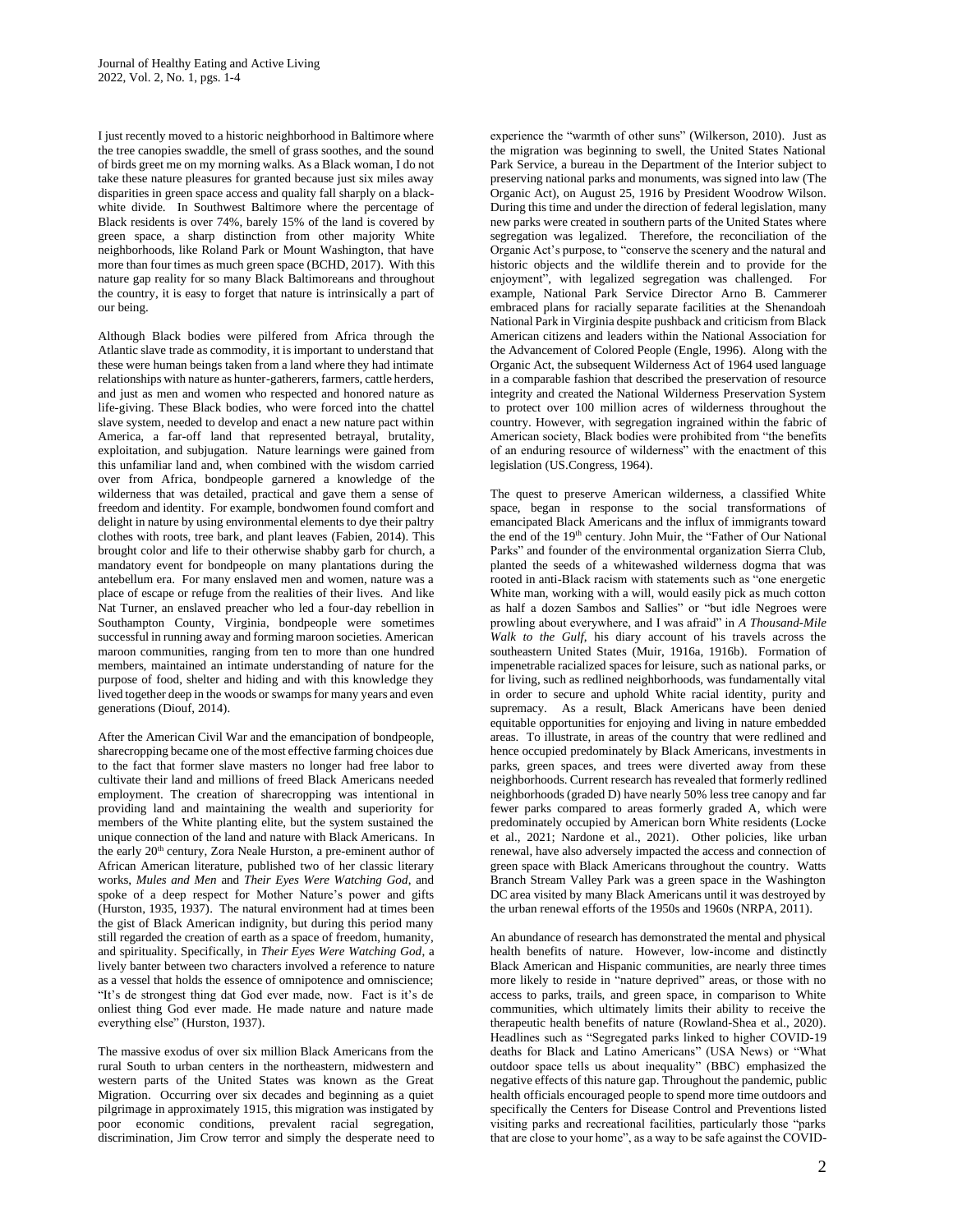19 transmission. While this pandemic revealed the true value of nature and open public spaces, it unfortunately reified the toxic presence and persistence of racism in and throughout American institutions. As exemplified in the Christian Copper incident, for many Black Americans, nature and park access is more than just proximity because often these spaces are racialized and stained with a historically complex and collective trauma experienced over time

and across generations (Sheehy, 2020). By taking a look at a majestic piece of nature not too far from my home in Maryland, it is easy to forget the terror that occurred here (Figure 1). Four days before Christmas, a mob seized Henry Davis, a semi-disabled farmhand, from his jail cell in Annapolis, paraded him along the street, shot him and then hanged him from a tree along College Creek on December 21, 1906 (Pitts, 2018).

Figure 1 – Site of Henry Davis Hanging in Annapolis, Maryland



Photo by Karl Merton Ferron / Baltimore Sun

Despite the obstacles put before us and the legacy of terror in some areas of wilderness, I challenge Black Americans and my other sisters and brothers who feel that there is no place for them in nature to reclaim our green space freedom. Organizations like Outdoor Afro, "a network that celebrates and inspires Black connections and leadership in nature" have pushed for this reclamation. It may be more challenging for some, but knowing that we are just as deserving of receiving the benefits and enjoyment of nature as anyone else is the first step. Until this is acknowledged, policies and practices will not be designed to ensure nature accessibility, connectively, and safety for everyone.

## **Correspondence should be addressed to**

Jennifer D. Roberts, DrPH, MPH Associate Professor of Kinesiology 2136 School of Public Health Building College Park, Maryland 20742-2611 301-405-7748

## **Conflict of Interest Statement:**

We have no conflicts of interest to disclose.

**Creative Commons License**

This work i[s licensed](https://creativecommons.org/licenses/by-nc-nd/4.0/legalcode) under a [Creative Commons](https://creativecommons.org/licenses/by-nc/4.0/)  [Attribution-Noncommercial 4.0 License.](https://creativecommons.org/licenses/by-nc/4.0/)